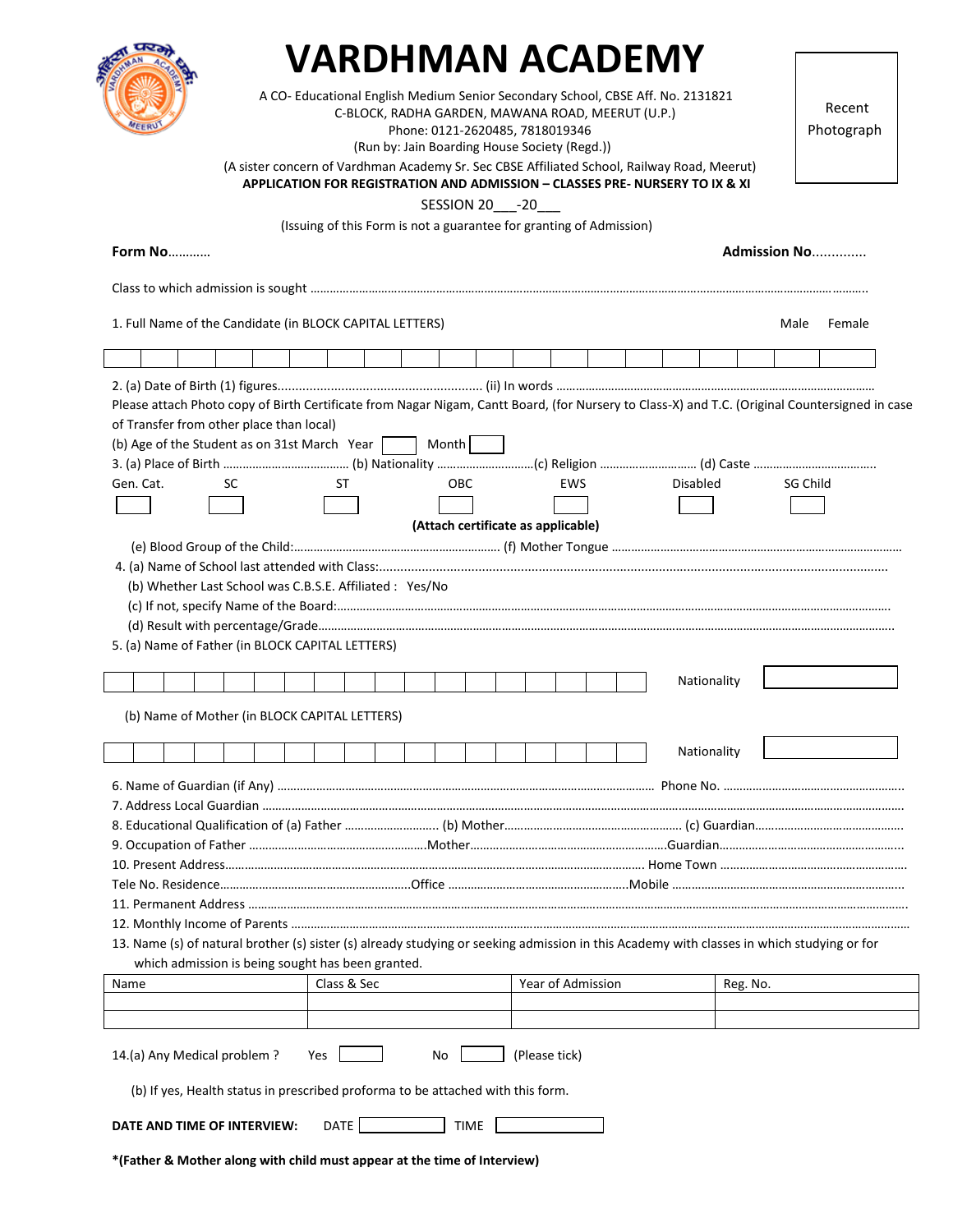- 15. Attachment required at the time of admission:
- (a) Birth Certificate / School leaving certificate (T.C. original)
	- (T.C. to be counter signed by competent authority)
- (b) Attach Photocopy of Mark Sheet of class last attended/Passed.

(c) Five Recent Photographs with computerized printed name and all original documents must be produced at the time of admission.

16. Declaration: The above given information is correct to the best of my knowledge. I have read the attached prospectus to my satisfaction and undertake to abide by the rules and regulations contained therein, and assure you that my ward will maintain his/her discipline throughout the schooling. In case my ward indulges in any act of indiscipline, the school authorities can take any, action and even cancel his/her admission without any notice

| Sign. of Father | Sign. of Mother                                                | Sign. of Guardian    |  |
|-----------------|----------------------------------------------------------------|----------------------|--|
|                 | Admission slip to be given to Class Teacher for enrolment etc. |                      |  |
| Form No.        |                                                                | Fee Depoited on Date |  |
|                 |                                                                |                      |  |
|                 |                                                                |                      |  |
|                 |                                                                |                      |  |
|                 |                                                                |                      |  |

**Sign. of Clerk/Admission Incharge Sign. of Principal**